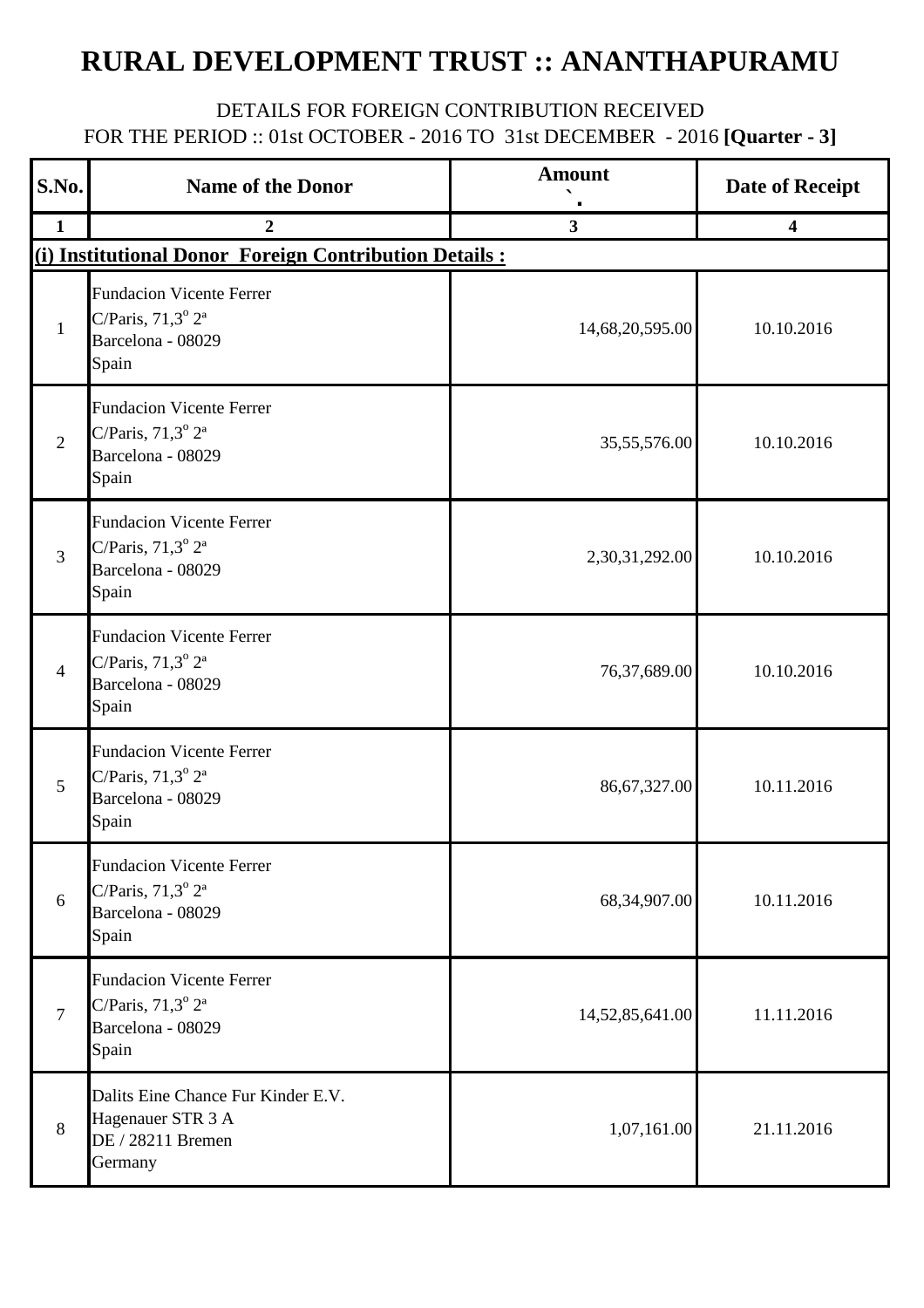| S.No.          | <b>Name of the Donor</b>                                                                           | <b>Amount</b>           | <b>Date of Receipt</b>  |
|----------------|----------------------------------------------------------------------------------------------------|-------------------------|-------------------------|
| $\mathbf{1}$   | $\boldsymbol{2}$                                                                                   | $\overline{\mathbf{3}}$ | $\overline{\mathbf{4}}$ |
| 9              | <b>Fundacion Vicente Ferrer</b><br>C/Paris, $71,3^{\circ} 2^{\circ}$<br>Barcelona - 08029<br>Spain | 14,30,28,909.00         | 09.12.2016              |
| 10             | <b>Fundacion Vicente Ferrer</b><br>C/Paris, $71,3^{\circ} 2^{\circ}$<br>Barcelona - 08029<br>Spain | 52,19,543.00            | 09.12.2016              |
| 11             | <b>Fundacion Vicente Ferrer</b><br>C/Paris, $71,3^{\circ} 2^{\circ}$<br>Barcelona - 08029<br>Spain | 1,78,18,349.00          | 09.12.2016              |
| 12             | Dalits Eine Chance Fur Kinder E.V.<br>Hagenauer STR 3 A<br>DE / 28211 Bremen<br>Germany            | 7,45,923.00             | 27.12.2016              |
|                | (i) INSTITUTIONAL DONORS -<br><b>DONATIONS SUB TOTAL : `.</b>                                      |                         |                         |
|                | (ii) Individual Donors Foreign Contribution Details :                                              |                         |                         |
| 1              | Ana Guerrero Ramirez<br>C/Mingorria 12 2° A<br>28024 Madrid<br>Spain                               | 360.00                  | 10.10.2016              |
| $\overline{2}$ | Julia Lopez Madrazo Gonzalez<br>Felix Latassa 35 4°<br>50006 Zaragoza<br>Spain                     | 7,110.00                | 17.10.2016              |
| $\overline{3}$ | Maria Del Carmen Capilla<br>C/Lepanto 241 5 $1^\circ$<br>Barcelona 08013<br>Spain                  | 2,200.00                | 17.10.2016              |
| $\overline{4}$ | Maria Del Carmen Capilla<br>C/Lepanto 241 5 $1^\circ$<br>Barcelona 08013<br>Spain                  | 1,100.00                | 17.10.2016              |
| 5              | <b>Josefa Sanchez Villares</b><br>Avda/Sant Jordi 17 19 305<br>Revs Tarragona<br>Spain             | 3,500.00                | 19.10.2016              |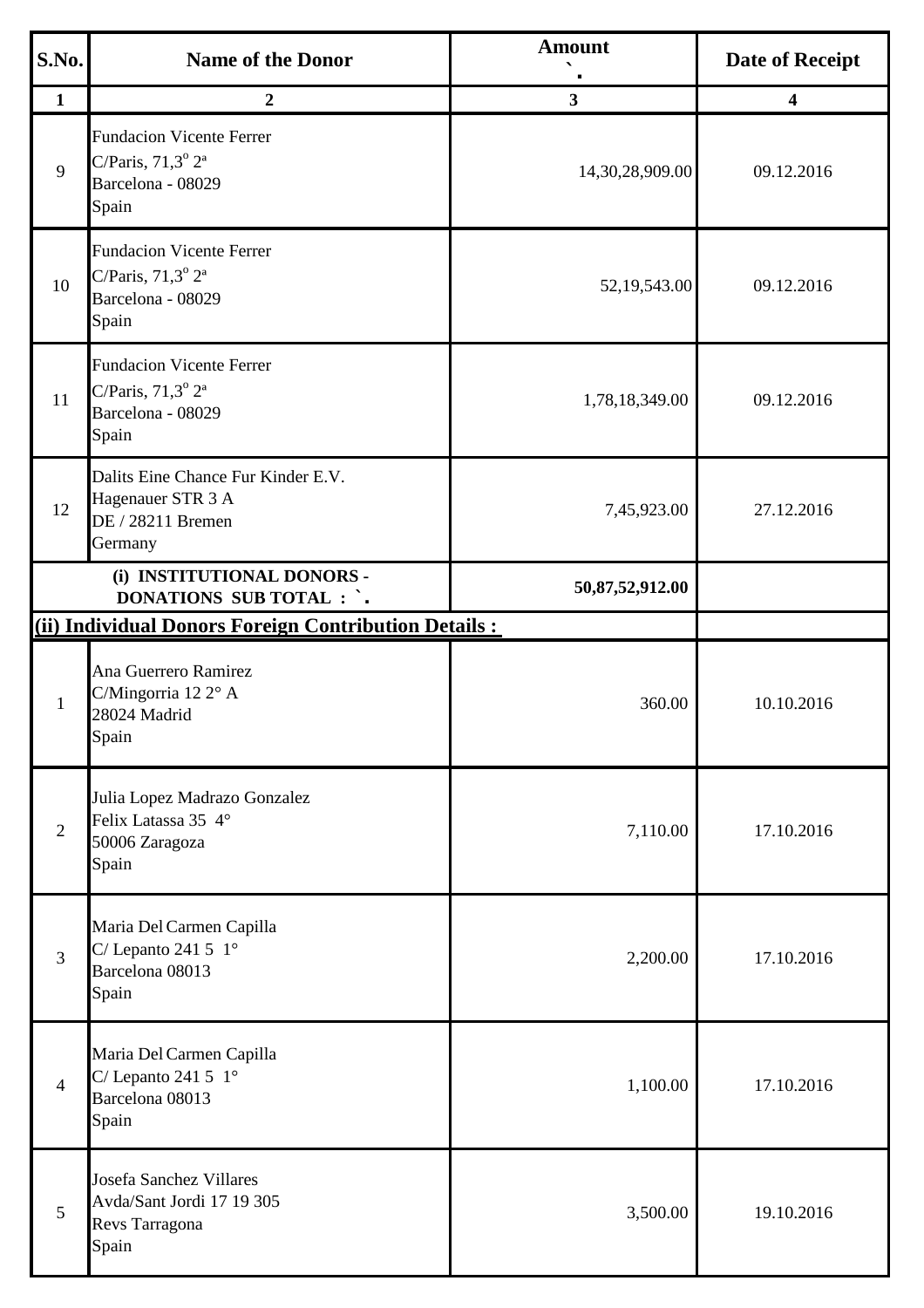| S.No.          | <b>Name of the Donor</b>                                                                                    | <b>Amount</b>           | <b>Date of Receipt</b>  |
|----------------|-------------------------------------------------------------------------------------------------------------|-------------------------|-------------------------|
| $\mathbf{1}$   | $\boldsymbol{2}$                                                                                            | $\overline{\mathbf{3}}$ | $\overline{\mathbf{4}}$ |
| 6              | Cecilia Sanchez Villares<br>$C /$ Los Alimoches 46 2° B<br>10004 Caceres<br>Spain                           | 3,500.00                | 19.10.2016              |
| $\overline{7}$ | Juana Maria Pilar Carmen Loscos<br>Paseo De Constitugjh N 6<br>50008 Zaragoza<br>Spain                      | 3,520.00                | 24.10.2016              |
| 8              | Maria Pilar De Yarza Mompeon<br>P° Independencia 29<br>50001 Zaragoza<br>Spain                              | 3,520.00                | 24.10.2016              |
| 9              | Maria Angeles Ribas Godayol<br>Josep Maria Pellicer 70 4 2<br>3/ES/17500 Ripol<br><b>Barcelona</b><br>Spain | 19,918.00               | 27.10.2016              |
| 10             | Marta Carmen Lopez Barros<br>Calle Sada Darfa 244° A<br>15160 Sada A Coruna<br>Spain                        | 358.00                  | 02.11.2016              |
| 11             | Inaki Armentia Castresana<br>Berrivano Bidea 5<br>Alava<br><b>Barcelona</b><br>Spain                        | 2,300.00                | 02.11.2016              |
| 12             | Maria Elena Diaz Lujan<br>C/Carvajal 15 A<br>35004 Las Palmas De G C<br>Spain                               | 3,580.00                | 02.11.2016              |
| 13             | Jose Espino Diaz<br>C/Gorbed 36 $7^{\circ}$ 17<br>01012 Vitdilia<br>Spain                                   | 5,000.00                | 02.11.2016              |
| 14             | Maria Elena Diaz Lujan<br>C/Carvajal 15 A<br>35004 Las Palmas De G C<br>Spain                               | 59,786.00               | 02.11.2016              |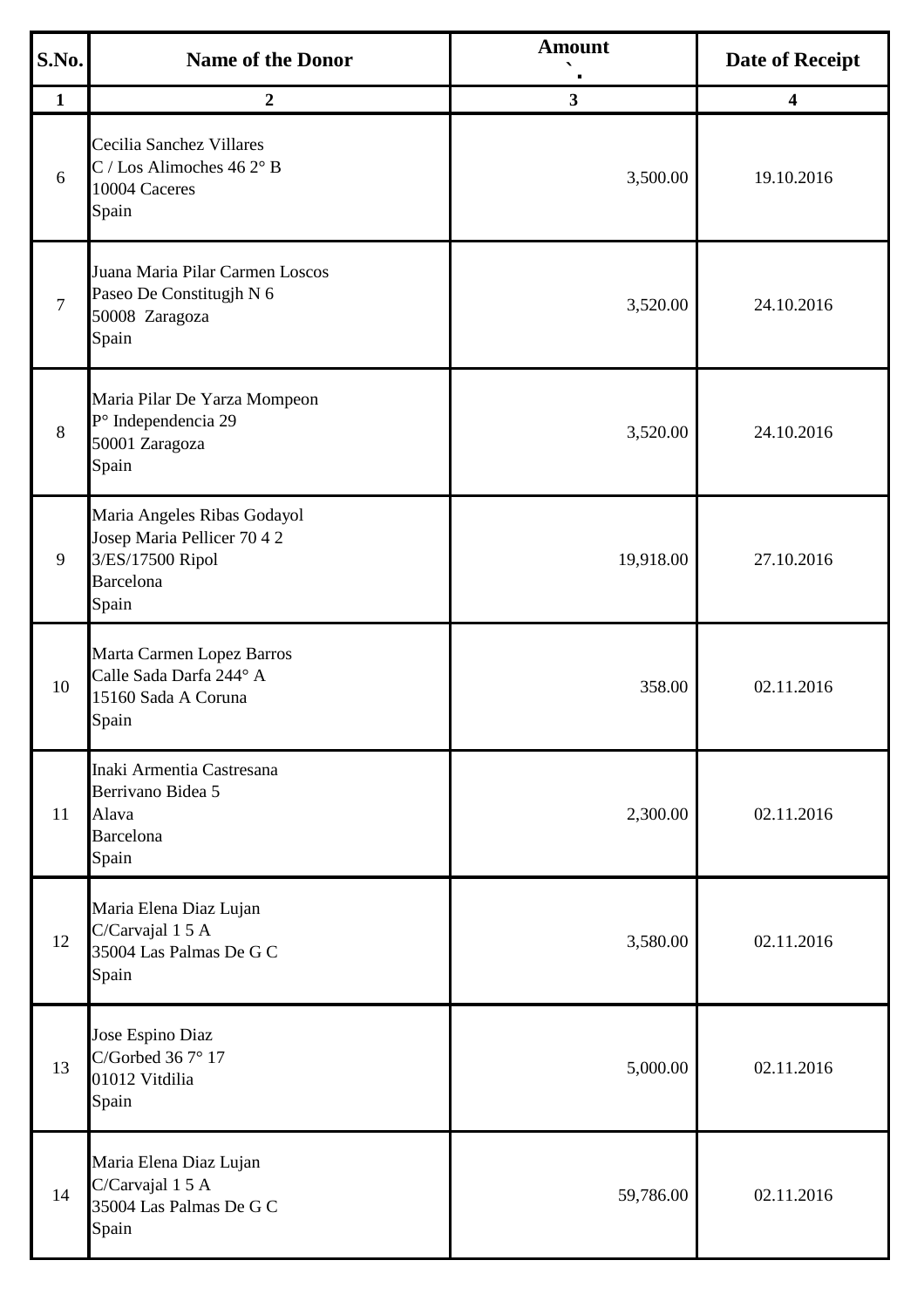| S.No.        | <b>Name of the Donor</b>                                                                                        | <b>Amount</b>           | <b>Date of Receipt</b>  |
|--------------|-----------------------------------------------------------------------------------------------------------------|-------------------------|-------------------------|
| $\mathbf{1}$ | $\boldsymbol{2}$                                                                                                | $\overline{\mathbf{3}}$ | $\overline{\mathbf{4}}$ |
| 15           | Carmen Munte Guardiola<br>C/Terop 42<br>07829 San Jose Ibiza<br>Spain                                           | 7,160.00                | 07.11.2016              |
| 16           | Candela Nadal Furio<br>Plaza Parque De La Estacion 35 1° 2 <sup>ª</sup><br>Gandia (Valencia) C.P 46701<br>Spain | 1,100.00                | 07.11.2016              |
| 17           | Maria Del Mar De Los Rios Porras<br>C/Daestro Padilla nº 2 9° K<br>Almeria 04005<br>Spain                       | 10,740.00               | 07.11.2016              |
| 18           | Herminia Maria Moreno Martos<br>Plaza Doctor Nunc 5 1° A<br>Almeria 045005<br>Spain                             | 10,740.00               | 07.11.2016              |
| 19           | Marielle Fernandez Ferreira<br>Gran Jia De Los Lorts Catalanes<br>533 1-1 08011<br><b>Barcelona</b><br>Spain    | 2,200.00                | 08.11.2016              |
| 20           | Norma Lilian Faggiani Araujo<br>Calle Quart 104 4° 5 <sup>a</sup><br>46008 Valencia<br>Spain                    | 13,000.00               | 10.11.2016              |
| 21           | Jorge Ortega Amoros<br>C/Bose N <sup>o</sup> Z<br>08231 Ulladstrell<br>Spain                                    | 3,500.00                | 12.11.2016              |
| 22           | Bellen Sunyer Sendra<br>Principe De Vergara 91<br>Bajo B Madrid 28006<br>Spain                                  | 5,500.00                | 12.11.2016              |
| 23           | Maria Jose Sunyer Sendra<br>Chaparro 24 28250<br>Torrelodones<br>Madrid<br>Spain                                | 5,000.00                | 12.11.2016              |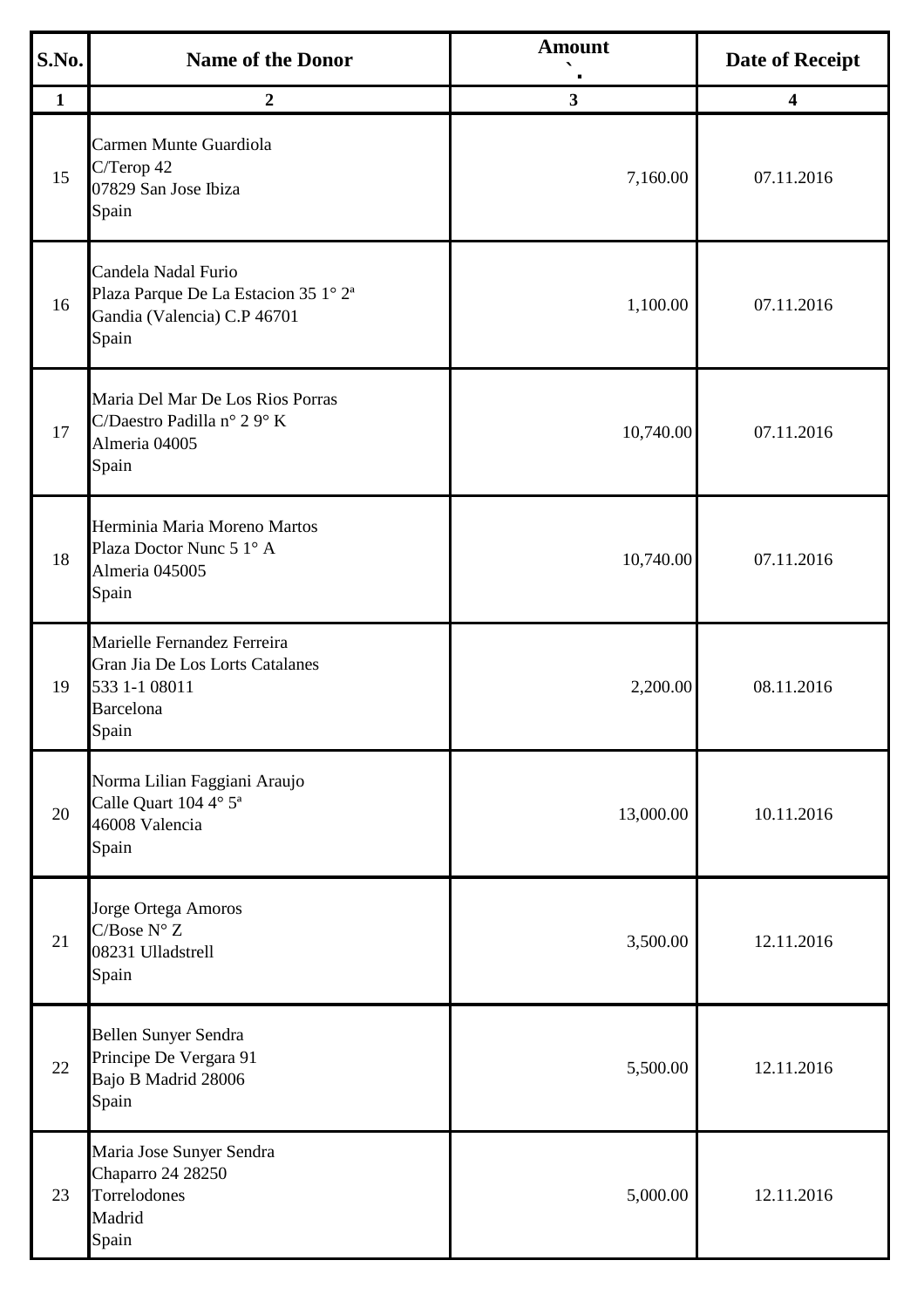| S.No.        | <b>Name of the Donor</b>                                                                                        | <b>Amount</b>           | <b>Date of Receipt</b>  |
|--------------|-----------------------------------------------------------------------------------------------------------------|-------------------------|-------------------------|
| $\mathbf{1}$ | $\boldsymbol{2}$                                                                                                | $\overline{\mathbf{3}}$ | $\overline{\mathbf{4}}$ |
| 24           | Maria Teresa Sunyer Sendra<br>264 Tumberry Place De<br>Wildwood MO 63011<br><b>United States of America</b>     | 6,500.00                | 12.11.2016              |
| 25           | Ada Gonzalez Casanovas<br>Rbla Catalvaya 63<br>08007 Barcelona<br>Spain                                         | 10,567.00               | 15.11.2016              |
| 26           | Maria Moldes Suarez<br>Avda De Santiago N° 75 1° D<br>Negreira A Coruna<br>Spain                                | 13,260.00               | 15.11.2016              |
| 27           | Maria Elena Platero Costillo<br>C/Rosarico Juagun Nº 19<br>C.P 29788<br>Frigiliana<br>Malaga, Spain             | 76,890.00               | 18.11.2016              |
| 28           | Miguel Alvarez Fernandez<br>$C/$ Rid Ebto M° 4<br>28923 Alcorcon<br>Madrid<br>Spain                             | 5,632.00                | 23.11.2016              |
| 29           | <b>Iratxe Ruesgas Nogales</b><br>C/Tomas Zvbiria/ Barra N° 16 2° D<br>48007 Bilbao<br>Spain                     | 35,200.00               | 23.11.2016              |
| 30           | Antonio Ortega Ortega<br>Orient 67 2°1 <sup>ª</sup><br>08172 Sant Cugat Del Valles<br><b>Barcelona</b><br>Spain | 1,404.00                | 24.11.2016              |
| 31           | Karin Anna Margarethe Ulderup<br>Hagenauer Strasse 3A<br>28211 Bremen<br>Germany                                | 8,460.00                | 29.11.2016              |
| 32           | Farancisco Javier Vega Munoz<br>Calle Amadeo Vives 4 A 3°C<br>28660 Boadilla Del Monte<br>Madrid<br>Spain       | 11,184.00               | 05.12.2016              |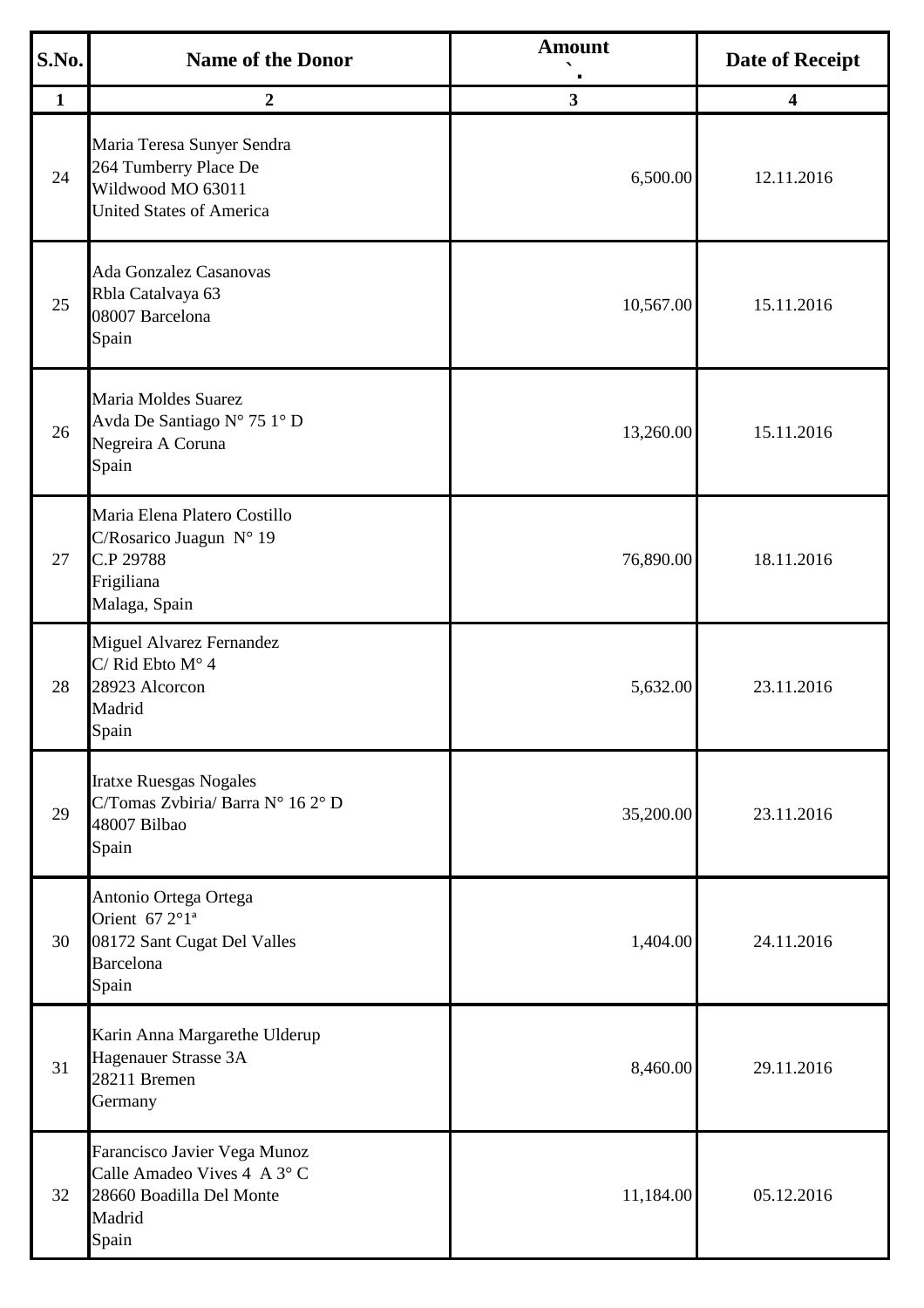| S.No.        | <b>Name of the Donor</b>                                                                                            | <b>Amount</b>           | <b>Date of Receipt</b>  |
|--------------|---------------------------------------------------------------------------------------------------------------------|-------------------------|-------------------------|
| $\mathbf{1}$ | $\boldsymbol{2}$                                                                                                    | $\overline{\mathbf{3}}$ | $\overline{\mathbf{4}}$ |
| 33           | Maria Del Carmen Costa Matas<br>Avd S Andrev 70<br>08392 S A De Llavaneres<br>Spain                                 | 6,955.00                | 14.12.2016              |
| 34           | Maria Luisa Pires Alcaide<br>C/Pinarilld $N^{\circ}$ 6<br>Madrid<br>Spain                                           | 10,433.00               | 14.12.2016              |
| 35           | Maria Luisa Pires Alcaide<br>C/Pinarilld $N^{\circ}$ 6<br>28002 Madrid<br>Spain                                     | 1,391.00                | 14.12.2016              |
| 36           | Rosa Barba Capsir<br>C/Infant Marti 85<br>08224 Terrassa<br><b>Barcelona</b><br>Spain                               | 4,100.00                | 14.12.2016              |
| 37           | Jose Antonio Hoyos Castaneda<br>C/Obdulio Ferrandez 11 10 05<br>09006 Burgos<br>Spain                               | 6,955.00                | 14.12.2016              |
| 38           | <b>Neus Pont Chafer</b><br>C/Cuart N° 53 Pta 9<br>DP 46001 Valencia<br>Spain                                        | 6,955.00                | 14.12.2016              |
| 39           | Francisco Valencia Jaen<br>Paseo De La Rosale Da Nº 2 1 <sup>ª</sup><br>11405 Jerez De La Frontera (Cadiz)<br>Spain | 13,240.00               | 14.12.2016              |
| 40           | Antonio Saez<br>C/Paris 71 3°<br>08029 Barcelona<br>Spain                                                           | 15,000.00               | 14.12.2016              |
| 41           | Maria Carmen Casado Martin<br>C/Micenas 63<br>Las Rozas 28232 Madrid<br>Spain                                       | 3,477.00                | 14.12.2016              |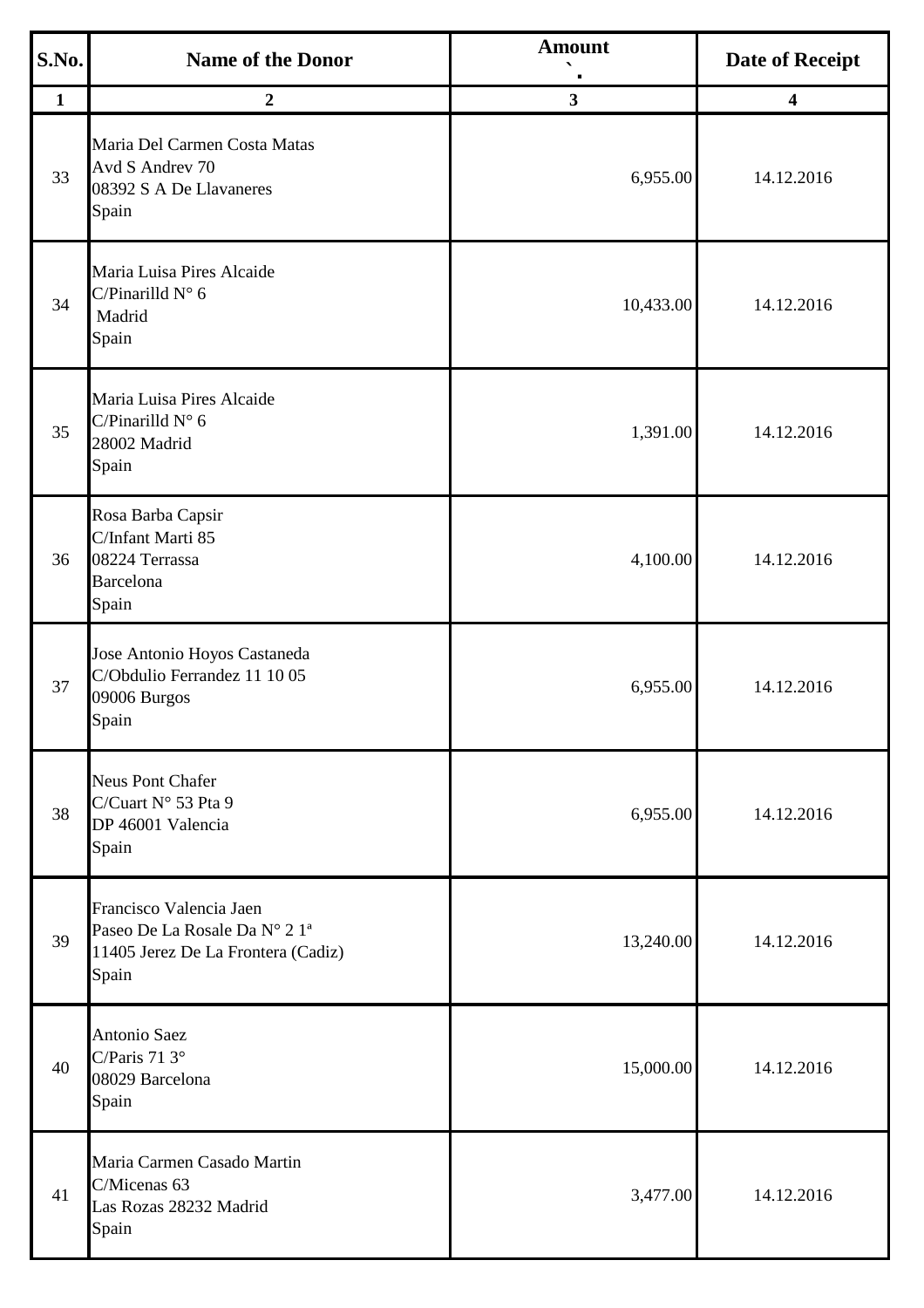| S.No.        | <b>Name of the Donor</b>                                                                              | <b>Amount</b>           | <b>Date of Receipt</b>  |
|--------------|-------------------------------------------------------------------------------------------------------|-------------------------|-------------------------|
| $\mathbf{1}$ | $\boldsymbol{2}$                                                                                      | $\overline{\mathbf{3}}$ | $\overline{\mathbf{4}}$ |
| 42           | Maria Isabel Caldentey Tous<br>C/Oms, 42 Entlo<br>07003 Palma De Mallorca<br>Spain                    | 3,477.00                | 14.12.2016              |
| 43           | Antonio Jose Garcia Trujillo<br>C/Oms 42 $2^{\circ}$<br>07003 Palma De Mallorca<br>Spain              | 20,865.00               | 14.12.2016              |
| 44           | Maria Pilar Gimenez Vidal<br>C/Urbanizacion Calicants<br>Buzon 3202<br>46370 Chiva<br>Valencia, Spain | 696.00                  | 14.12.2016              |
| 45           | Maria Candelaria Cerdena Segura<br>C/La Magdalena 26<br>38530 Candelaria<br>S/C De Tenerife<br>Spain  | 348.00                  | 14.12.2016              |
| 46           | Laura Costa Anadon<br>C/Balmes 174 5I Za<br>08006 Barcelona<br>Spain                                  | 1,100.00                | 20.12.2016              |
| 47           | Jordi Gilabert Rofes<br>C/Alcover 21 1 Lera<br>43203 Reus (Tarragona)<br>Spain                        | 500.00                  | 20.12.2016              |
| 48           | Ana Maria Salomon Perez<br>Avda Pio XII 61 Portal 9 3° B<br>28016 Madrid<br>Spain                     | 2,200.00                | 26.12.2016              |
| 49           | Francisca Crespi Cardell<br>C/Josep Sociasi Graddi Nº 3<br>07013 Palma De Mallorca<br>Spain           | 1,000.00                | 26.12.2016              |
| 50           | Francisca Espinnola Fernandez<br>Ctra Malaga 52 2 D<br>18015 Granada<br>Spain                         | 687.00                  | 26.12.2016              |